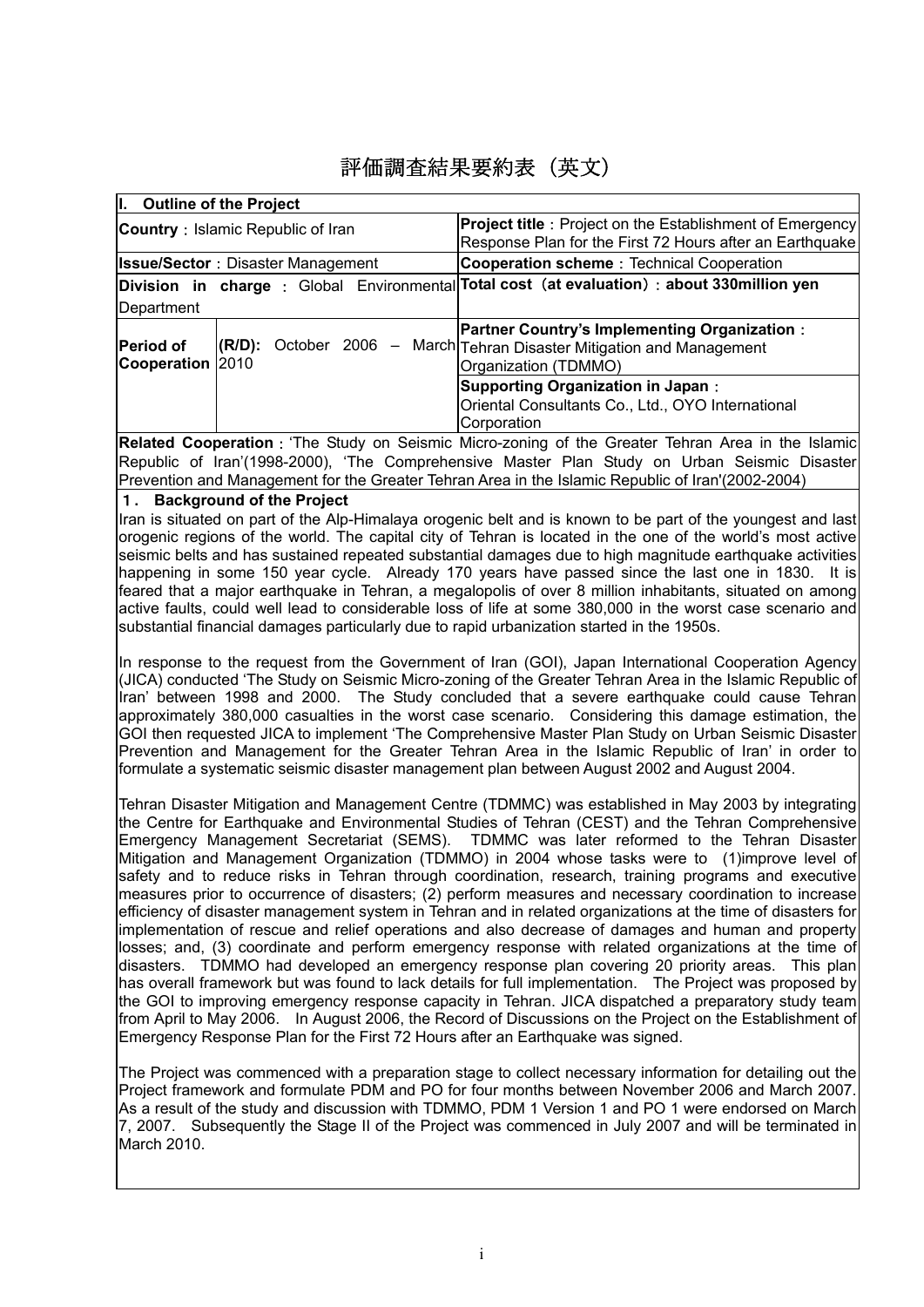Implementation of activities for Output 1 'Emergency response command system is improved' was initially postponed due to on-going discussions on the government's decree on disaster management in Iran. As clarifications of roles and responsibilities of TDMMO were deemed necessary for effective implementation of activities of Output1, the Project had to postpone its implementation. In the meantime TDMMO has taken steps to undertake activities pertaining to Output 1. JICA dispatched a Monitoring Study Team in February 2008 to discuss issues. In the Minutes of Meetings signed on  $12<sup>th</sup>$  February 2008, it was agreed that TDMMO would be responsible for implementation of Output 1 and Japanese experts would continue to provide technical inputs where TDMMO finds necessary. No modification was made on PDM1 Version 2. JICA dispatched the Mid-Term Review Mission in November 2008 and reactivation of the Output 1 was proposed. The detail plan of activities for Output 1 was then agreed upon in February 2009 and subsequently a new PDM2 was approved. **II. Project Overview** 

- (1)**Overall Goal:** Capacity for emergency response for the first 72 hours after an earthquake in Tehran is continually improved.
- (2)**Project Purpose:** The emergency response plan and capacity for the priority activities for the first 72 hours after an earthquake in Tehran are improved.

## (3)**Outputs:**

- 0. PDM and PO for Stage II is established
- 1. Emergency response command system is improved.
- 2. Quick Damage and Loss Estimation (QD&LE) system is developed and operated.
- 3. Emergency evacuation plan and capacity are improved.

## (4)**Inputs**

#### **Japanese side**:

| Japanese sige :                         |                                                                                                                                                                                                                                                                                                                                    |                                                          |                                             |                        |                                     |                     |  |  |  |
|-----------------------------------------|------------------------------------------------------------------------------------------------------------------------------------------------------------------------------------------------------------------------------------------------------------------------------------------------------------------------------------|----------------------------------------------------------|---------------------------------------------|------------------------|-------------------------------------|---------------------|--|--|--|
| <b>Short-term Expert</b>                |                                                                                                                                                                                                                                                                                                                                    | 14 (64.6 person-months) Equipment                        |                                             |                        |                                     | 27,632 Thousand Yen |  |  |  |
| <b>Trainees received</b>                |                                                                                                                                                                                                                                                                                                                                    | 10                                                       | <b>Local cost</b>                           |                        |                                     | 16,578 Thousand Yen |  |  |  |
| Iranian Side:                           |                                                                                                                                                                                                                                                                                                                                    |                                                          |                                             |                        |                                     |                     |  |  |  |
| Counterpart                             |                                                                                                                                                                                                                                                                                                                                    | 21                                                       |                                             | <b>Local Cost US\$</b> | 2.1 million                         |                     |  |  |  |
|                                         | <b>Land and Facilities:</b>                                                                                                                                                                                                                                                                                                        |                                                          | Office space and equipment for QD&LE system |                        |                                     |                     |  |  |  |
| Members of                              |                                                                                                                                                                                                                                                                                                                                    | a. Mr. Kazuo Sudo, Mission Leader                        |                                             |                        |                                     |                     |  |  |  |
| <b>IEvaluation</b>                      | Senior Advisor, Japan International Cooperation Agency                                                                                                                                                                                                                                                                             |                                                          |                                             |                        |                                     |                     |  |  |  |
| Team                                    | b. Ms. Mamiko Tanaka, Evaluation Planning                                                                                                                                                                                                                                                                                          |                                                          |                                             |                        |                                     |                     |  |  |  |
|                                         | Program Officer, Disaster Management Division 1, Water Resources and Disaster<br>Management Group, Global Environment Department, JICA<br>c. Mr. Akira Hayakawa, Cooperation Planning r<br>Associate Expert, Disaster Management Division 2, Water Resources and Disaster<br>Management Group, Global Environment Department, JICA |                                                          |                                             |                        |                                     |                     |  |  |  |
|                                         |                                                                                                                                                                                                                                                                                                                                    |                                                          |                                             |                        |                                     |                     |  |  |  |
| d. Yoshie Yamamoto, Evaluation Analysis |                                                                                                                                                                                                                                                                                                                                    |                                                          |                                             |                        |                                     |                     |  |  |  |
|                                         |                                                                                                                                                                                                                                                                                                                                    |                                                          | Consultant, Global Link Management Co., Ltd |                        |                                     |                     |  |  |  |
| Period of<br>Evaluation                 |                                                                                                                                                                                                                                                                                                                                    | 14 <sup>th</sup> January - 1 <sup>st</sup> February 2010 |                                             |                        | <b>Type of Evaluation: Terminal</b> |                     |  |  |  |
|                                         |                                                                                                                                                                                                                                                                                                                                    |                                                          |                                             |                        |                                     |                     |  |  |  |

#### **III. Results of Evaluation**

# 1**. Summary of Evaluation Results**

#### (1)**Relevance**

The Project's relevance is excellent vis-à-vis the needs of Iran and the JICA's Country Assistance Program. Project's target issues and areas are in line with such high political priority of the Municipality of Tehran. Moreover, the Project responds to the needs of the intended target group, TDMMO staff members and district disaster management officers in 22 districts of Tehran. Having utmost use of the technologies and expertise of Japan in the areas of emergency responses and evacuations that are widely acknowledged as one of the most advanced in the world, technical relevance was also found high. Overall, relevance is found very high.

# (2)**Effectiveness**

Effectiveness of the Project was found to be good. The Project Purpose "The emergency response plan and capacity for the priority activities for the first 72 hours after an earthquake in Tehran are improved" has been achieved to a good extent verified with sound achievement levels of outputs, and of Output 3 in particular.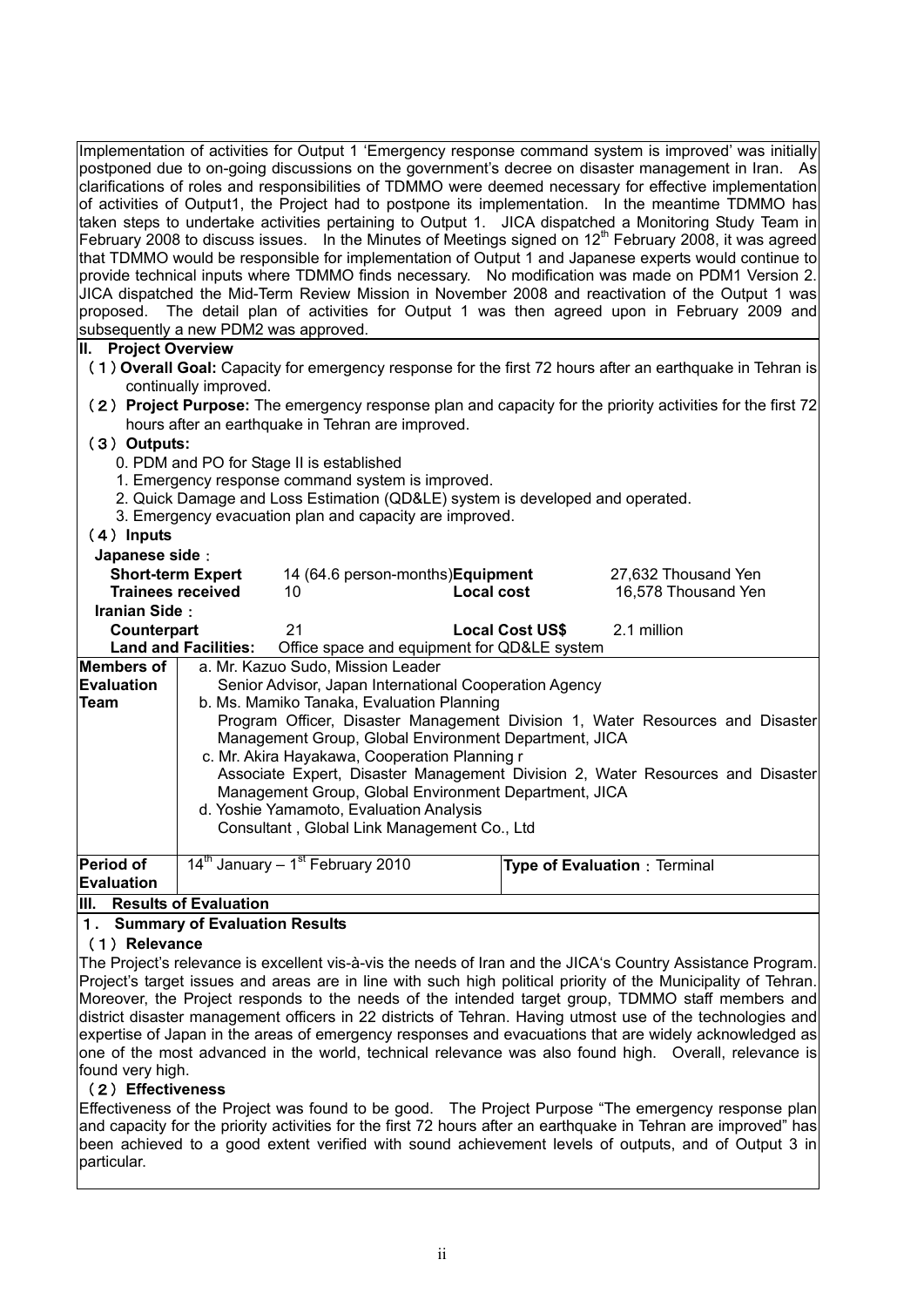# (3)**Efficiency**

Overall, the level of efficiency of the Project was found to be good with regards to its input and the current achievement level of Outputs. While the Team acknowledged the efforts of TDMMO to assign skilled professionals for the Project, relatively high turn-over of skilled and motivated counterparts was witnessed. Assignment's duration and combination of expertise of Japanese experts need to be further clarified and coordinated in order to improve efficiency.

## (4)**Impact**

The impact of the Project to the Overall Goal was confirmed excellent. The Team recognized that the Project has substantive direct and indirect impacts on continuous improvement of capacity for emergency response for the first 72 hours after an earthquake in Tehran. All the four indicators to measure the achievement level of the Overall Goal are highly likely to be achieved.

## (5)**Sustainability**

Overall sustainability was found generally high but needs to be further strengthened particularly on institutional and technical fronts. TDMMO is expected to continue working on development of emergency response plans, ERCC guidelines, ERCS and etc to fulfill its mandate and to sustain the Project's outcomes.

# 2**. Factors that promoted realization of effects**

## (1)**Factors concerning to Planning**

Dispatch of the Japanese Experts who have appropriate technical knowledge, skills and experiences from previous involvement in the Master Plan Study and had already established working relationships with counterparts at TDMMO.

## (2)**Factors concerning to the Implementation Process**

 (a) Strong leadership at the level of the President; (b) Ample budget allocation; (c) Both the Project Director and the Project Manager being specialists of seismology related fields; (d) Recruitment and assign of counterparts with specific skill sets required for the Project implementation; (e) High level of commitment and willingness among the Iran counterparts to learn new technical skills; (f) High regards for Japanese technologies on disaster management ; and (g) Provision of equipment necessary to establish seismometers networks with special specifications for Tehran.

# 3**. Factors that impeded realization of effects**

#### (1)**Factors concerning to Planning**

Implementation of activities for Output 1 'Emergency response command system is improved' was initially postponed due to on-going discussions on the government's decree on disaster management in Iran. As clarifications of roles and responsibilities of TDMMO were deemed necessary for effective implementation of activities of Output1, the Project had to postpone its implementation. Even then neither a PDM nor a Plan of Operation was revised accordingly. While the Output 1 was reactivated in February 2009 and the PDM2 was agreed upon in March 2009, its implementation was primarily in the hands of TDMMO and the roles expected from the Japanese side was limited to provision of reference materials and counterpart training in Japan.

#### (2)**Factors concerning to the Implementation Process**

Presence of the Project Manager at the TDMMO was limited to thrice-a-week.

# 4**. Conclusion**

The Project has achieved its Project Purpose to a good degree. Most activities have been implemented as described in PDM2 and most of quantitative and qualitative performance indicators are being achieved. However, several activities need yet to be continued to gain higher outcome till the end of the Project in March 2010.

The Project's relevance in the overall context of disaster management and emergency response is high as the TDMMO remains to be the organization mandated to plan, implement and supervise emergency responses for Tehran at the time of earthquake. Due to the outstanding ownership of the Project by the Iranian side, the Project's sustainability is good. On the other hand, its effectiveness and efficiency may have been enhanced further if the Project's design and strategies had been more carefully considered by both sides during the planning and implementation stages. It should be noted that progress needs to be further made for Output 1 to establish emergency response command systems at TDMMO. Given the evaluation results on the Project, the Project should be terminated in March 2010 as planned.